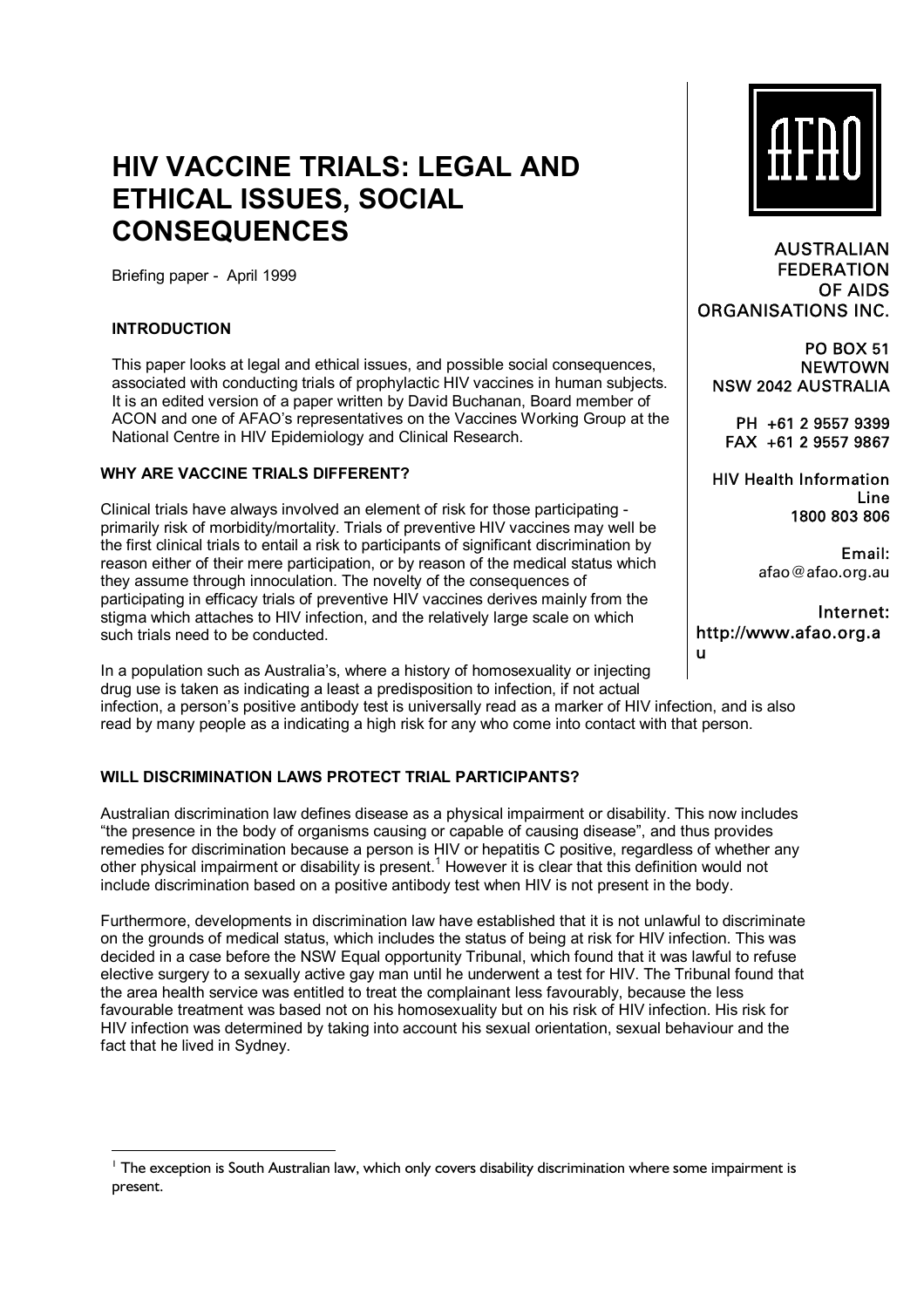The consequences of this decision are that it is lawful to discriminate against a person on the ground that they have been inoculated with an HIV vaccine, or that they are participating in a clinical trial of anything at all.<sup>2</sup>

The extent of HIV-related discrimination in health care settings<sup>3</sup>, and the vigour with which some health care professionals justify such discrimination, suggest that participants in vaccine trials, whether inoculated or not, may be unsuccessful in challenging discriminatory conduct. As a class, most medical practitioners will be astute enough to ensure that their HIV-related discrimination is on a ground other than perceived infection.

## **INSURANCE, SUPERANNUATION AND OVERSEAS TRAVEL**

Legal protections against discrimination in the areas of superannuation and insurance, based on a presumed risk of HIV infection, is at best partial. The law exempts discrimination in these areas where it is based on "actuarial or statistical data" or is otherwise reasonable. In practice, discrimination against homosexually active men is rife, and HIV negative gay men are sometimes refused cover simply because they are gay. A person's participation in a vaccine trial, not to mention the likelihood that they will be HIV antibody positive as a result, will be a further marker for discrimination in insurance.

A number of countries, including the United States, prohibit entry to people with HIV. In many cases (for example applications for long-term or permanent residence in Australia) the onus is on the applicant to prove that they do not have HIV.

One suggestion has been that vaccine trial participants could be issued with a letter explaining that if the person tests HIV positive, it is because they are participating in a vaccine trial. However there is no guarantee that this would be acceptable to, or deter, would-be discriminators. Consider the usefulness of such a letter at the border post between Costa Rica and the Dominican Republic, or between India and China, or between the USA and Australia. How to address the issue that such a letter is valid only at the time that it is written, and cannot take account of the possibility of subsequent exposure to or infection with HIV by other means?

Because of the terms in which anti-discrimination laws are drafted, people who have been inoculated with an HIV vaccine will find it more difficult even than people with HIV to obtain recourse against discrimination. Trial participants will have little protection at all from discrimination on the grounds of their anti-body status.

# **PROSPECTS FOR LAW REFORM**

Most jurisdictions in Australia overhauled their transmissible diseases and general public health laws as a result of the advent of HIV/AIDS. Whether motivated by populism or rational social and public health concerns, the impetus for these reforms was a perception of the needs of and the risks posed to not only the at risk populations, but through them the whole of the Australian population, culture and economy.

What then is a realistic assessment of the chances of achieving the complex reforms needed to address adequately, and throughout Australia, the needs of a far smaller population - those involved in preventive vaccine efficacy trials? Plainly chances of appropriate reforms within a short time frame are slim.

A solution might be to get the Commonwealth to conduct an intensive reform research project, of the kind conducted in 1989-92 for the production of the discussion papers for the Intergovernmental Committee on AIDS Legal Working Party. If the Commonwealth can pass a law to protect the

<sup>&</sup>lt;sup>2</sup> See CO Tacket & R Edelman "Ethical issues involving volunteers in AIDS vaccine trials" *Journal of Infectious Diseases* 1990 (1 Feb); 161(2):356.

See, eg, NSW Anti-Discrimination Board *Discrimination - The Other Epidemic* Sydney, April, 1992, pp 30-45.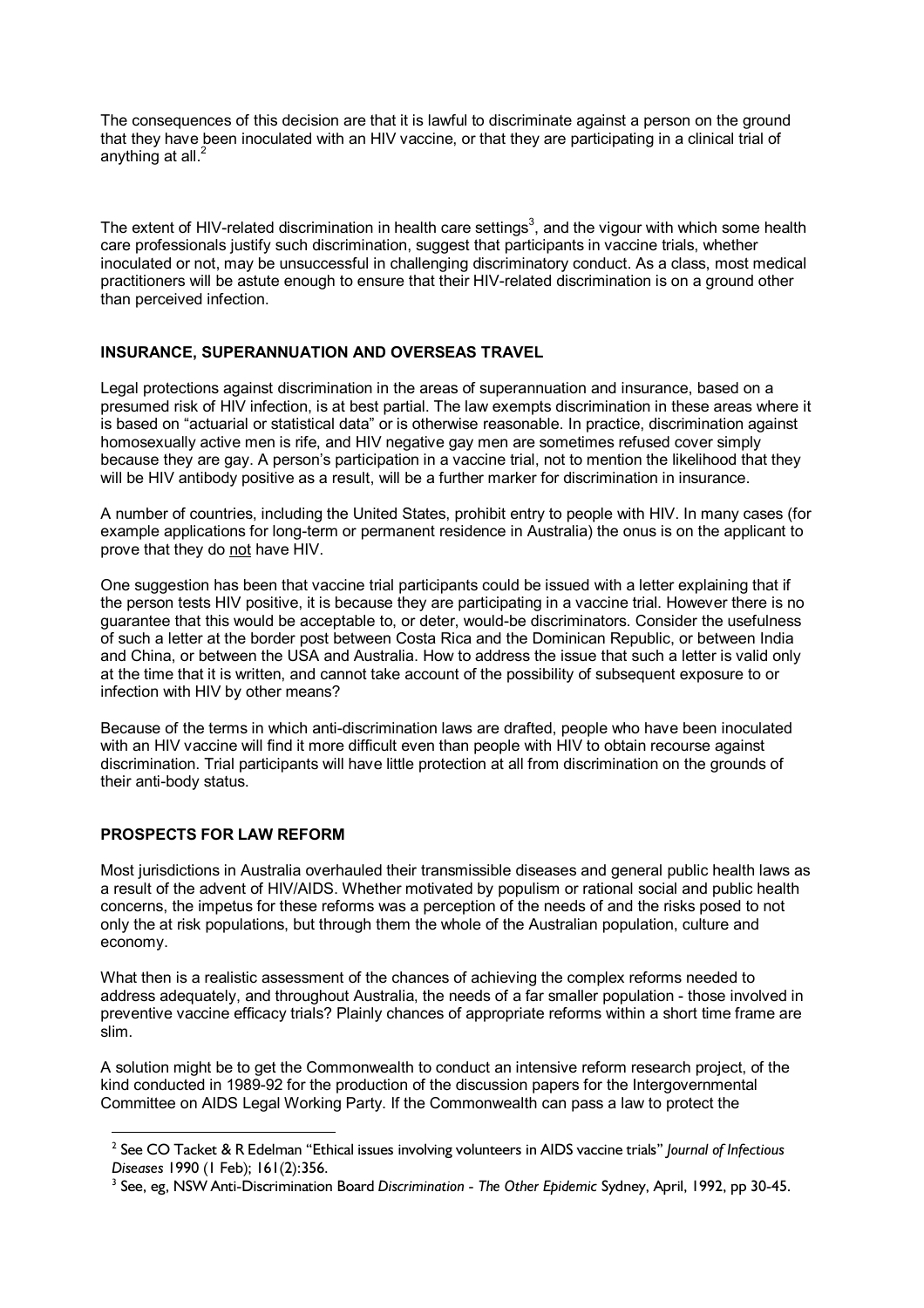confidentiality of participants in epidemiological studies conducted for the National Health and Medical Research Council, then it would be interesting to explore whether it could make a law to protect participants in clinical trials from discrimination by reason of that participation and any medical status they assume as a consequence.

## **THE SIGNIFICANCE OF TRIAL PARTICIPANTS BEING YOUNG**

There is little doubt that the discrimination as a result of vaccine inoculation will continue way beyond the life of the trial. Positive antibody status is forever. While designers of vaccine trials might see the operative factor determining the outcome of a trial as being the inadvertent exposure of trial participants to HIV, it is difficult for those in affected communities not to see the very essence of the trial as being reliance on significant numbers of participants engaging in risk behaviours. Thus, for preference in designing these trials, we are not talking about educated, white, middle aged doctors or community activists. We are talking about people who are young, not so well educated, and mainly male. Let there be no doubt about it: the rest of the lives of those who test antibody positive will be affected by participation in the trial and that effect will be universally negative.

A fair reply would be that the negative effect on the lives of trial participants will not be comparable to the negative effect on the lives of those whose infection or at least HIV morbidity and mortality could have been avoided had a vaccine against HIV infection or disease been developed earlier as a result of successful trials. The value to be placed upon the need for a vaccine is enhanced, obviously, if it turns out that vaccines need to be developed for the strain of HIV peculiar or largely endemic to Australia. That is a judgement that needs to be made. But what needs to be acknowledged or weighed in the balance is the negative outcomes for participants in prophylactic vaccine trials.

## **INFORMED CONSENT**

Those who conduct the trials will have to be scrupulous to ensure that potential participants fully understand the consequences of participation. When combined with the number and complexity of the issues involved, the age and levels of education of preferred trial participants is such as to militate against achieving the full comprehension and attitudinal adjustment necessary for people to avoid negative outcomes of participation. One previous attempt in Australia to draft a vaccine trial consent form<sup>4</sup> involved over four pages of detailed and complex information. These were followed by the written assertion that participants had had explained to them the nature, objects and possible risks of participation in the trial and that they had had the opportunity ask questions about possible harm which might flow from participation. This was wholly inadequate and, in the circumstances of the preferred profile of participants, arguably unethical. Any responsibly designed procedure of obtaining appropriate informed consent for preventive vaccines efficacy trials will entail communication in culturally appropriate language both all negative outcomes, and the limits on any positive outcomes for the individual to ensure that the participant accepts those outcomes or their risk. It is difficult to understand why the process would not also communicate how the trial would operate - that is, by hoping that participants will expose themselves to HIV yet not contract HIV, or if they do, not succumb to HIVrelated illness. On the other hand, the process must make it abundantly clear that participants must not put themselves at risk by unsafe sex or needle use.

# **A PARTICIPANTSí BILL OF RIGHTS?**

If an HIV vaccine is to be developed, thousands of individuals will need to take some amount of personal risk. The AIDS Vaccine Advisory Coalition, an American community-based group has suggested that a compliment of rights and protections is needed to make these risks acceptable to, and equitable for, many thousands of people over years of multiple vaccine research studies.

<sup>&</sup>lt;sup>4</sup> Royal Prince Alfred Hospital Consent Form for a Double Blind, Placebo-Controlled Trial to Evaluate the Safety and Immunogenicity of United Biomedical Inc (UBI) HIV-1MN Octameic V3 Peptide Vaccine in HIV-1 Negative Human Subjects ("UBI consent form"), July 1993.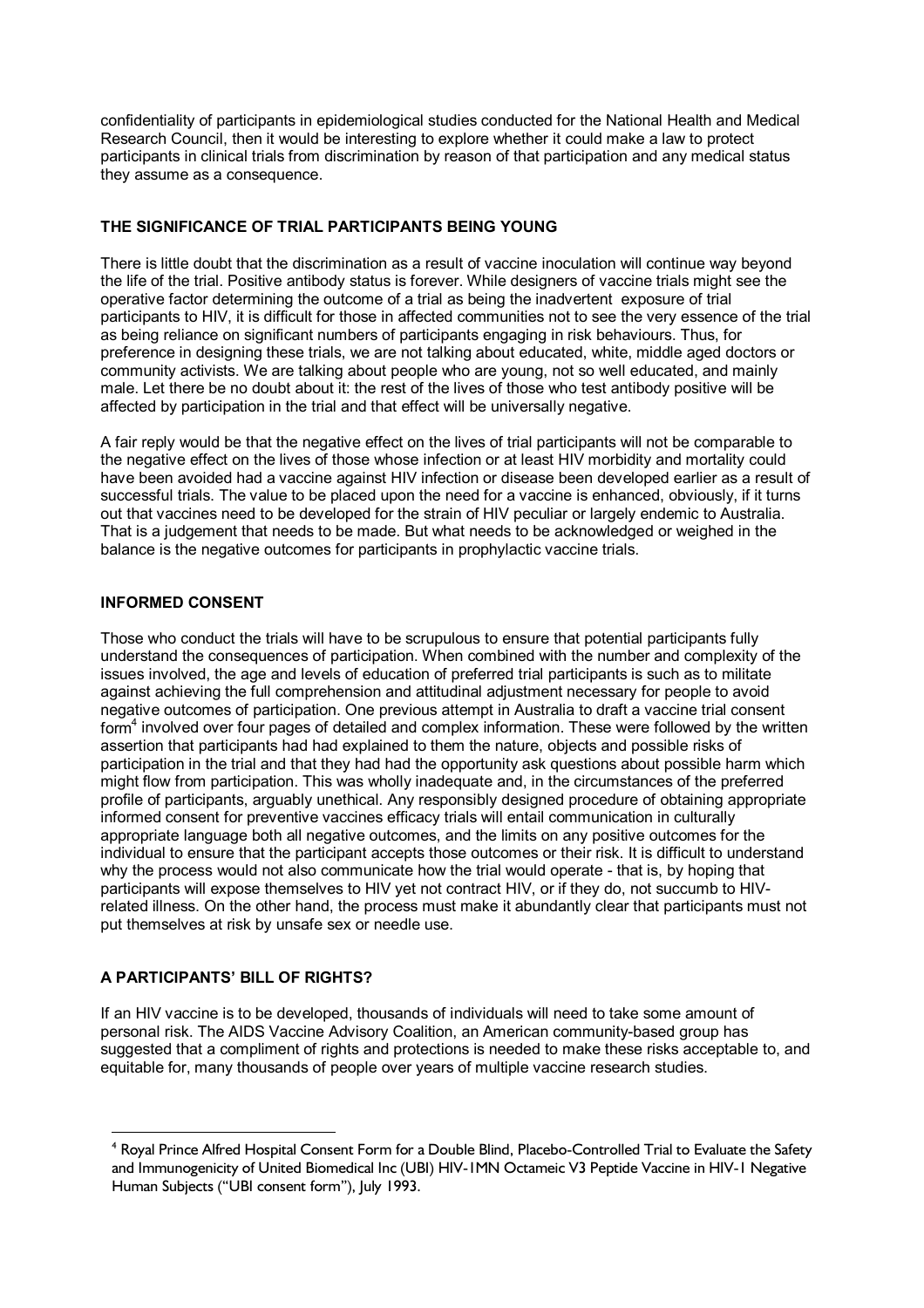People considering an altruistic contribution to society are entitled to expect concrete efforts to protect them from harm. In addition, trial volunteers will be asked to assume a series of responsibilities (for example period reporting of risk behaviour, consent to regular HIV testing, agreement to refrain from attempting to learn whether they have received a vaccine or placebo, and other obligations of trial participation.

The AIDS Vaccine Advisory Coalition advocates for the development of a Participantsí Bill of Rights for HIV vaccine trial volunteers. While some basic participants' rights are generally recognised by standard clinical research practice - access to one's medical file, free counselling and HIV testing, permission to leave a trial without penalty - the prospect of prolonged trials for HIV vaccines is an occasion to consider a "new generation" of participant rights and protections. These should include:

**Compensation for trial-related injuries:** Guideline 13 of the international Ethical guidelines for Biomedical Research Involving Human Subjects states "research subjects who suffer physical injury as a result of their participation are entitled to such financial or other assistance as would compensate them equitably for any temporary or permanent impairment or disability."

**Ongoing efforts to alleviate social harm:** One solution would be to prohibit by law discrimination against people with HIV in employment, travel and insurance.

**Free access by all trial participants to HIV vaccines which are eventually licensed:** In the US, the National Institute of Allergy and Infectious Diseases indicated an intention to guarantee participants any HIV vaccine licensed within five years of the conclusion of the trial in which they were enrolled. Community groups in that country say that a guarantee without a time limit would provide a more meaningful benefit for many volunteers, since trials will draw participants from younger, lower-income populations. Free access is consistent with the principle of equal sharing of benefits and risks of research, in this case adjusted to reflect the potential time line of vaccine trials. It is also appropriate given the likely development path of vaccine research: knowledge gleaned from early trials (which may fail to produce an efficacious product) will aid future vaccine design and trials. It follows that those people who have assumed risk to aid the eventual production of an efficacious vaccine receive the eventual product of those efforts.

## **WHO WILL LOOK AFTER THE RAMIFICATIONS OF VACCINES TRIALS**

AIDS councils and HIV/AIDS legal advocacy groups have seen overwhelming demand for advice, advocacy and assistance on the very issues it is anticipated will affect and concern vaccine trial participants: discrimination, superannuation, insurance and travel. To this could be added compensation for the morbidity and mortality which is bound to some degree to flow from the conduct of the proposed trials - consent forms notwithstanding.

Who will finance the services necessary to meet these increased levels of demand? In the current environment, the answer is unlikely to be governments. From the perspective of communities affected by HIV/AIDS, the diversion of already stretched resources to deal with an artificially increased level of demand for services is not an attractive prospect. Why should people already with or at risk of HIV suffer a reduction in services? Why should the efficacy of education campaigns, and the level of peer support for both positive and negative be reduced? Why should the work to combat this epidemic be adversely affected, in order for Australia to be involved in the development of an effective preventive vaccine?

## **TASKS FOR COMMUNITY ORGANISATIONS**

The AIDS Vaccine Advisory Coalition suggests the following components of an effective community response to the challenges posed by trials of prophylactic vaccines in human subjects:

• Community organisations based in HIV-affected communities should include vaccine development and testing issues on their list of important policy issues requiring ongoing attention. Policy organisations should advocate for expanded public and pharmaceutical industry vaccine research, in addition to ensuring ethical conduct of trials. AIDS organisations should consider establishing a